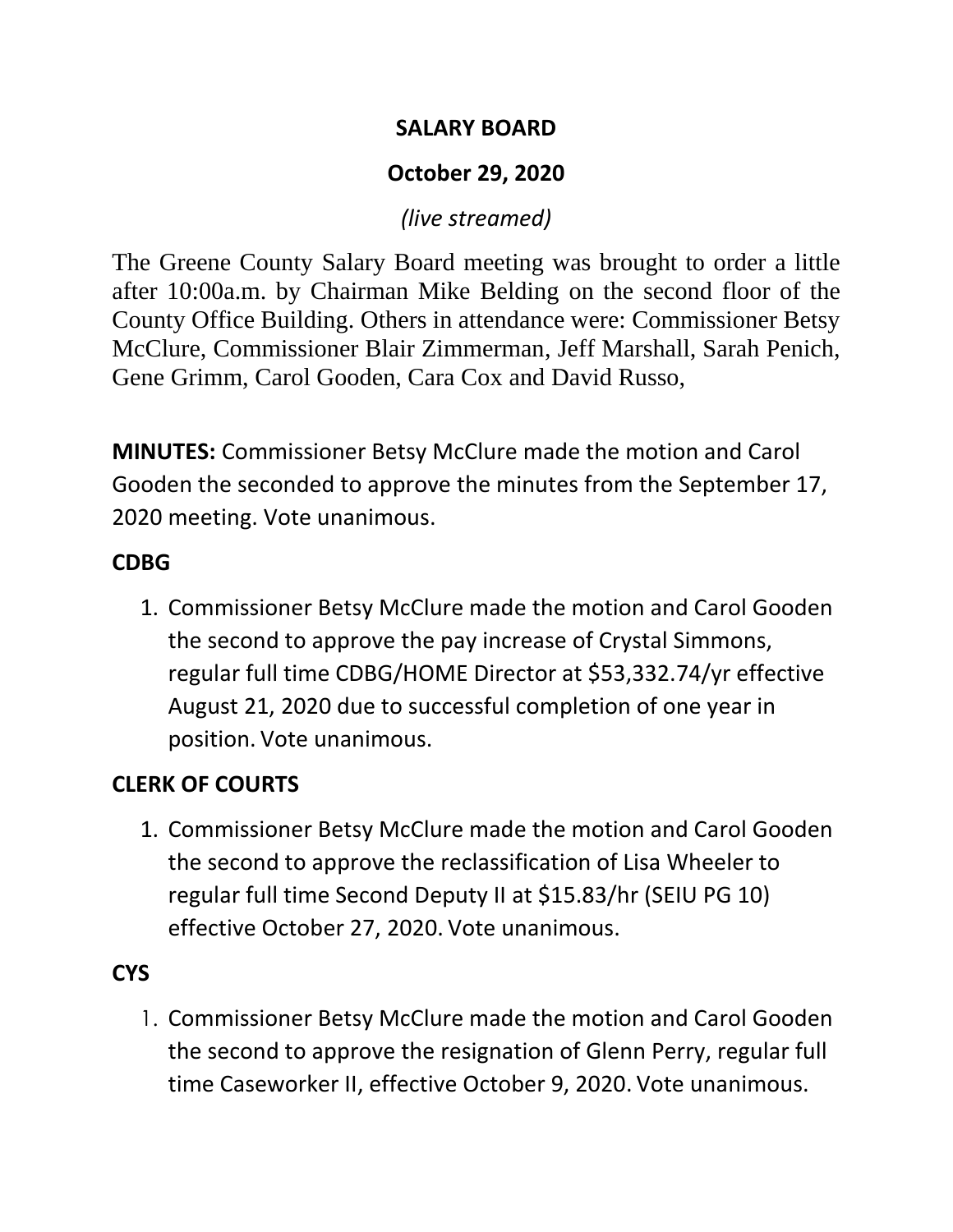- 2. Commissioner Betsy McClure made the motion and Carol Gooden the second to approve the promotion of Michelle Daff to regular full time Casework Supervisor, at \$42,193.42/yr (MG PG 9) effective September 28, 2020. Vote unanimous.
- 3. Commissioner Betsy McClure made the motion and Carol Gooden the second to approve the promotion of Christopher Erickson to regular full time Casework Supervisor, at \$42,193.42/yr (MG PG 9) effective September 28, 2020. Vote unanimous.

## **COURTS**

1. Commissioner Betsy McClure made the motion and Carol Gooden the second to approve the resignation of Kara Compton, regular full time Tip Staff effective October 2, 2020. Vote unanimous.

#### **CONSERVATION**

- 1. Commissioner Betsy McClure made the motion and Carol Gooden the second to approve the reclassification of Benjamin Schweiger from regular full time Conservation Tech to regular full time Agriculture Conservation Specialist at \$21.29/hr (MG PG 7) effective October 1, 2020 (salary to be paid by Conservation District). Vote unanimous.
- 2. Commissioner Betsy McClure made the motion and Carol Gooden the second to approve the reclassification of Sara Hlatky from regular full time Conservation Tech to regular full time Nutrient Management Conservation Specialist at \$21.03/hr (MG PG 7) effective October 1, 2020 (salary to be paid by Conservation District). Vote unanimous.
- 3. Commissioner Betsy McClure made the motion and Carol Gooden the second to approve the reclassification of Zachary Basinger from regular full time Environmental Program Specialist II to regular full time Environmental Permitting Manager at \$24.66/hr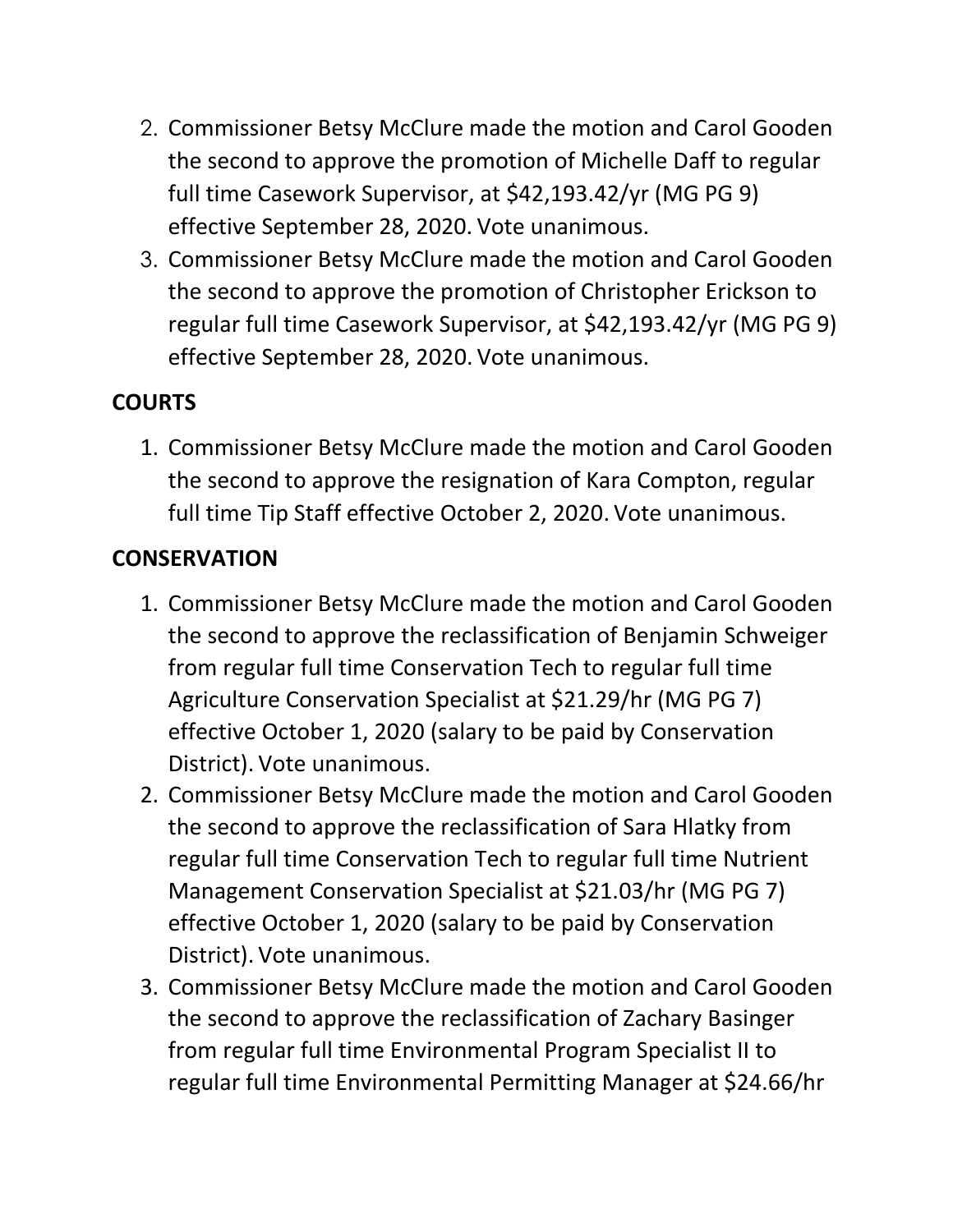(MG PG 8) effective October 1, 2020 (salary to be paid by Conservation District). Vote unanimous.

- 4. Commissioner Betsy McClure made the motion and Carol Gooden the second to approve the reclassification of April Morris from regular full time Fiscal Officer to regular full time Fiscal Manager at \$22.40/hr (MG PG 8) effective October 1, 2020 (salary to be paid by Conservation District). Vote unanimous.
- 5. Commissioner Betsy McClure made the motion and Carol Gooden the second to approve the reclassification of Lindsay Kozlowski from regular full time Assistant Manager/Specialist II to regular full time District Manager at \$57,675.80 (MG PG 10 exempt) effective October 1, 2020 (salary to be paid by Conservation District). Vote unanimous.
- 6. Commissioner Betsy McClure made the motion and Carol Gooden the second to approve the reclassification of Lisa Snider from regular full time District Manager to regular full time District Director at \$73,964.80 (MG PG 12 exempt) effective October 1, 2020 (3/4 salary to be paid by Conservation District). Vote unanimous.

## **DISTRICT ATTORNEY**

- 1. Commissioner Betsy McClure made the motion and Dave Russo the second to approve the hiring of Jessica Whyte as regular full time Legal Secretary I, at \$13.77/hr (SEIU PG 8) effective September 25, 2020. Vote unanimous.
- 2. Commissioner Betsy McClure made the motion and Dave Russo the second to approve the resignation of Petrina Supler, regular full time Victim Witness Coordinator effective October 5, 2020. Vote unanimous.

## **ELECTIONS**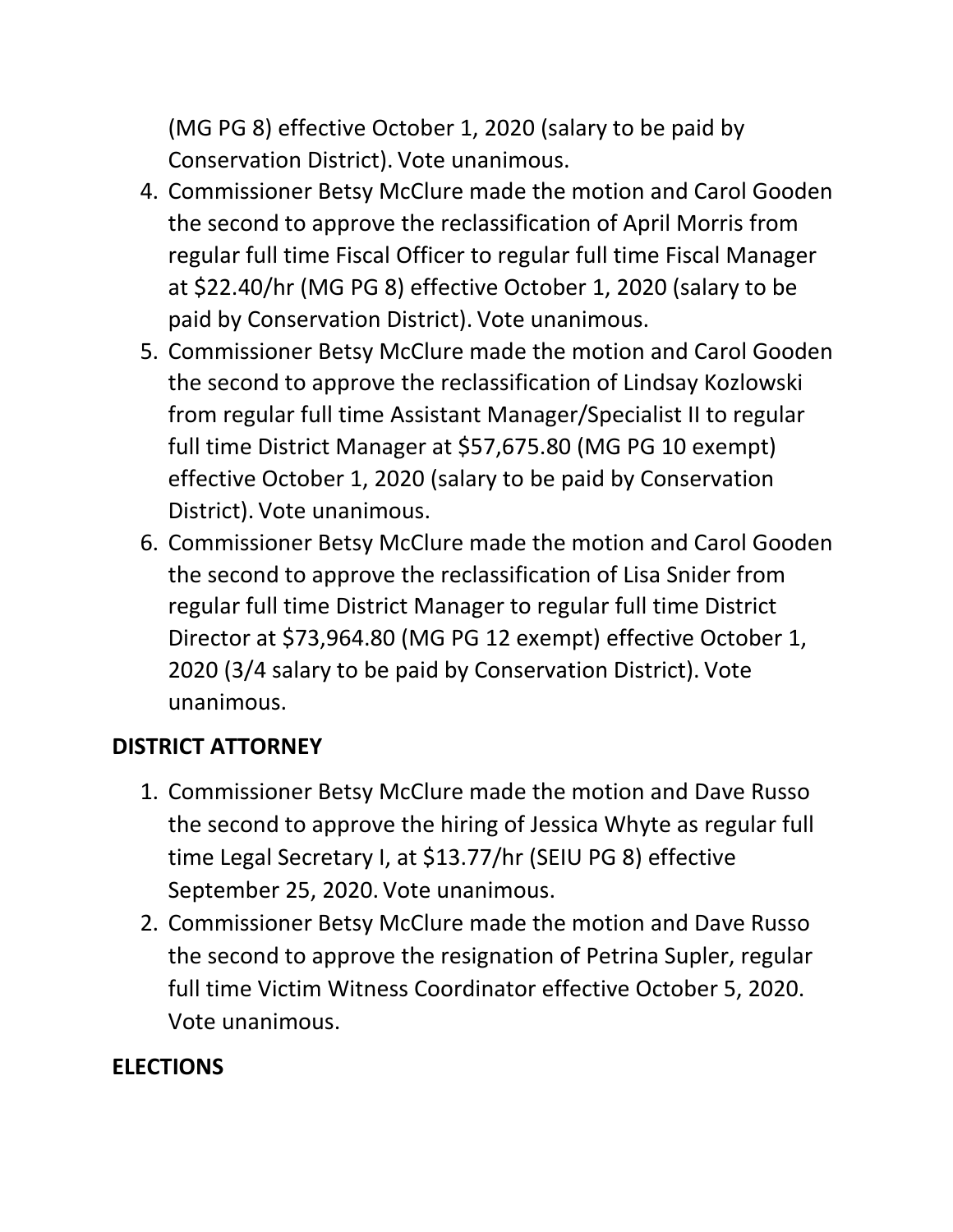- 1. Commissioner Betsy McClure made the motion and Carol Gooden the second to approve the hiring of Kelli Dugan as regular full time Elections Manager, at \$31,381.99/yr (MG PG 5 exempt) effective October 26, 2020. Vote unanimous.
- 2. Commissioner Betsy McClure made the motion and Carol Gooden the second to approve the hiring of Christina Fowler as temporary Intern, at \$9.25/hr effective September 28, 2020 through December 28, 2020. Hours to be reimbursed through contract with Southwest Training Agency at 100%, 75%, 50% for the first 3 months, rest of salary to be covered by CARES grant. Vote unanimous.
- 3. Commissioner Betsy McClure made the motion and Carol Gooden the second to approve the resignation of Rachel Gillispie, Administrative Assistant, effective October 23, 2020. Vote unanimous.

#### **HUMAN SERVICES**

- 1. Commissioner Betsy McClure made the motion and Carol Gooden the second to approve the pay increase of Melanie Davis, regular full-time High-Fidelity Family Support Partner at \$13.26/hr effective July 1, 2020 due to successful completion of one year in position. Vote unanimous.
- 2. Commissioner Betsy McClure made the motion and Carol Gooden the second to approve the pay increase of Kathryn Gooden, regular full-time High-Fidelity Youth Support Partner, at \$12.96/hr effective July 1, 2020 due to successful completion of one year in position. Vote unanimous.
- 3. Commissioner Betsy McClure made the motion and Carol Gooden the second to approve the pay increase of Taylor Davis, regular full-time High-Fidelity Facilitator, at \$18.26/hr effective July 1,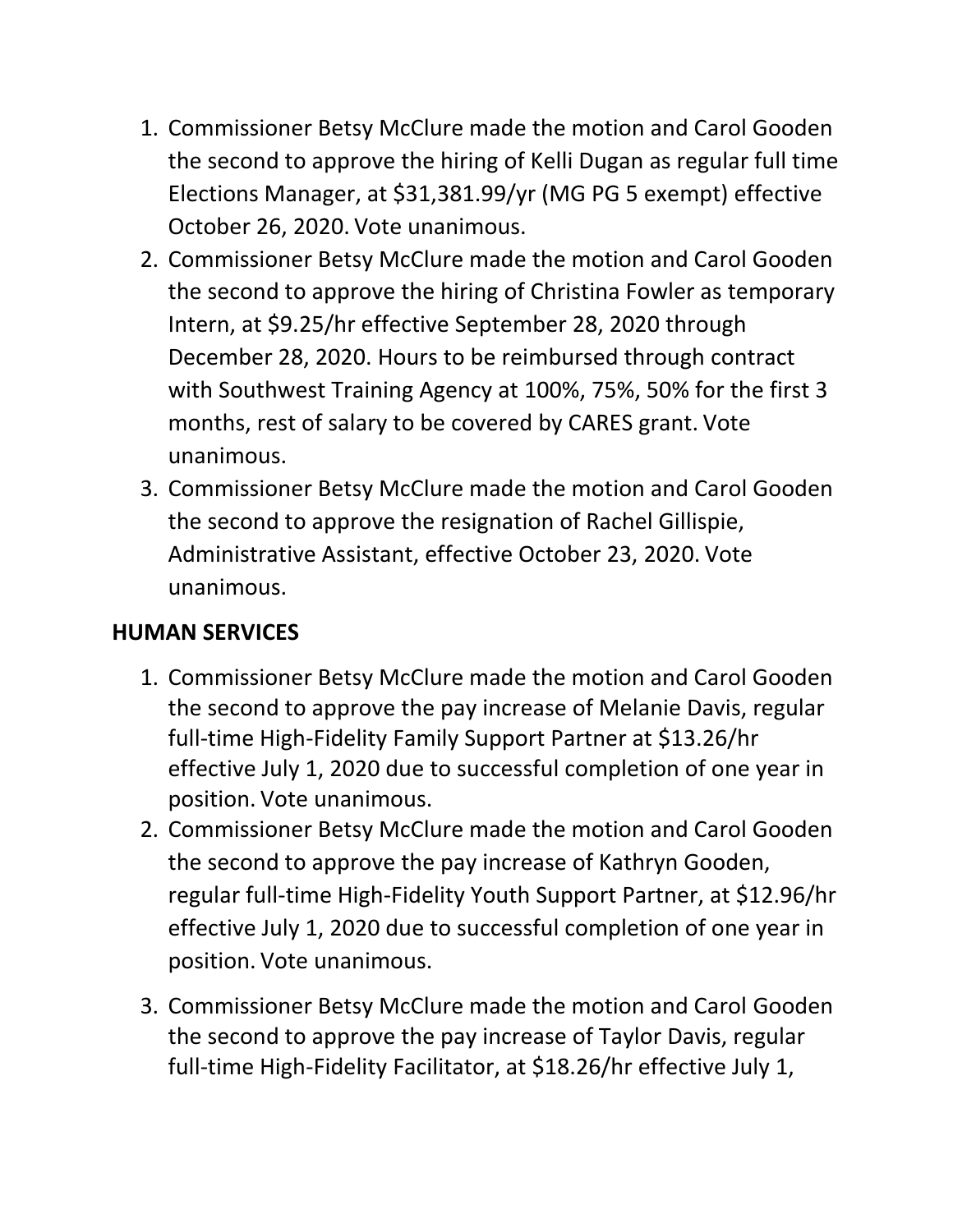2020 due to successful completion of one year in position. Vote unanimous.

- 4. Commissioner Betsy McClure made the motion and Carol Gooden the second to approve the resignation of Tina Clutter, regular full time Secretary III, effective September 28, 2020. Vote unanimous.
- 5. Commissioner Betsy McClure made the motion and Carol Gooden the second to approve the hiring of Emily Houser as regular full time SAFE Specialist, at \$34,043.26/yr (MG PG 6) effective September 28, 2020. Vote unanimous.
- 6. Commissioner Betsy McClure made the motion and Carol Gooden the second to approve the reclassification of Loletta Scogin to Caseworker II at \$21.24/hr (UMWA HS/CYS) effective October 1, 2020. Vote unanimous.

## **IT**

1. Commissioner Betsy McClure made the motion and Carol Gooden the second to approve the resignation of Konnor McCollum, regular part time Helpdesk/Desktop Technician effective October 8, 2020. Vote unanimous.

#### **JAIL**

- 1. Commissioner Betsy McClure made the motion and Carol Gooden the second to approve the promotion of Stephanie Becker to regular full time Corrections Officer I, at \$15.77/hr effective September 27, 2020 (SEIU PRISON). Vote unanimous.
- 2. Commissioner Betsy McClure made the motion and Carol Gooden the second to approve removing the below casual Jail employees from payroll effective September 23, 2020: Vote unanimous.
	- Alecia Straight
	- Cody Yankulic
	- Kristie Kesner
	- Haleigh Thomas
	- Joseph Kozlowski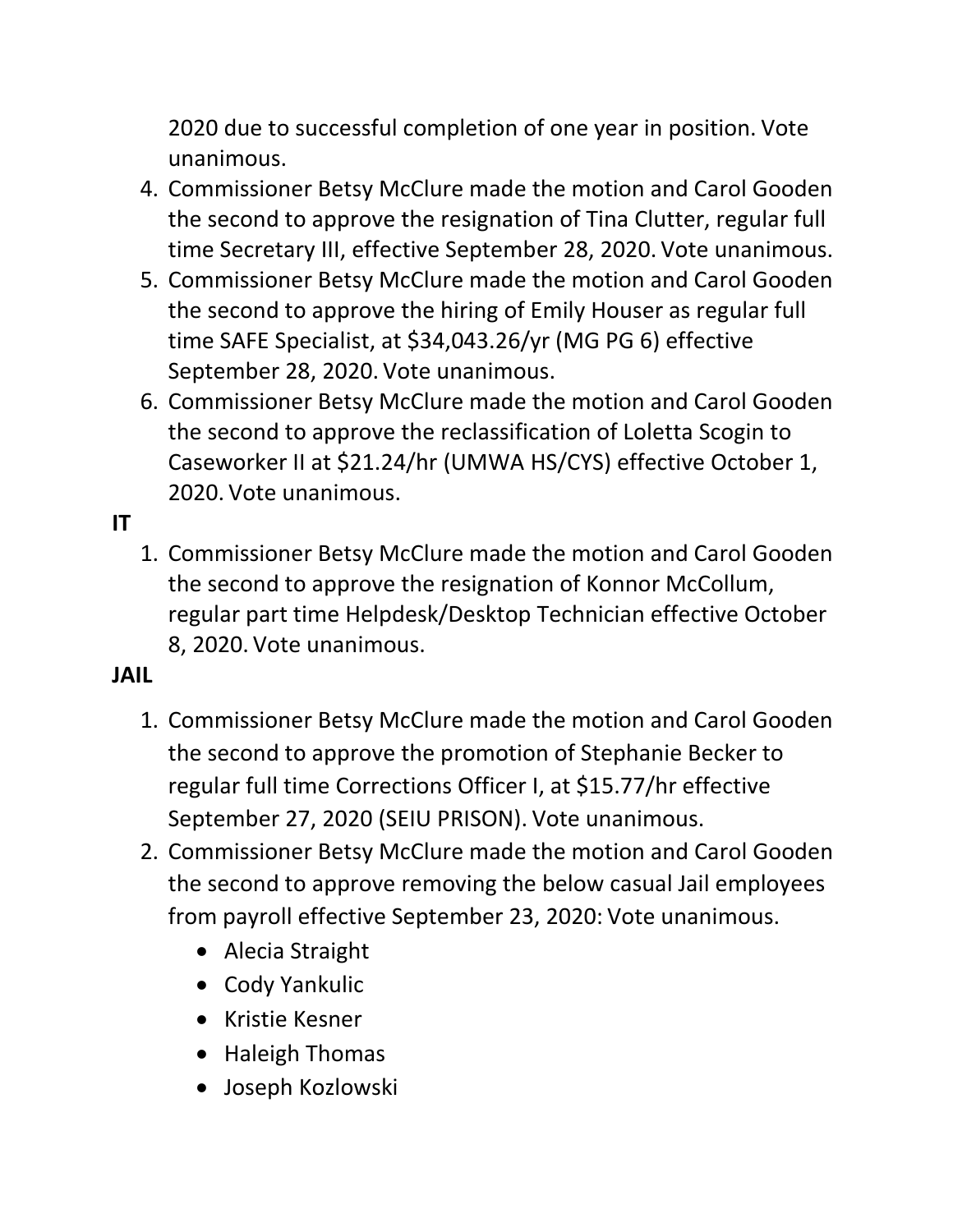- David Baer
- Jason Zappone
- 3. Commissioner Betsy McClure made the motion and Carol Gooden the second to approve the termination of Ryan Sanders, casual Corrections Officer effective September 25, 2020. Vote unanimous.
- 4. Commissioner Betsy McClure made the motion and Carol Gooden the second to approve the promotion of Bradley Nicholls to regular full time Corrections Officer I, at \$15.77/hr (SEIU Prison) effective October 4, 2020. Vote unanimous.
- 5. Commissioner Betsy McClure made the motion and Carol Gooden the second to approve the termination of Stephanie Becker, regular full time Corrections Officer effective October 2, 2020. Vote unanimous.

# **MAINTENANCE**

1. Commissioner Betsy McClure made the motion and Carol Gooden the second to approve the retirement of Anthony Negley, regular full time Maintenance Worker III, effective October 16, 2020. Pay all applicable leave balances including sick time at \$50/day and \$5,000 severance. Vote unanimous.

# **PROBATION**

1. Commissioner Betsy McClure made the motion and Carol Gooden the second to approve the reclassification of Barbara Gallagher to regular full time Probation Officer II, at \$38,709.40/yr (UMWA COURTS) effective August 1, 2020. Vote unanimous.

# **PUBLIC DEFENDER**

1. Commissioner Betsy McClure made the motion and Carol Gooden the second to approve creating the position of Assistant Public